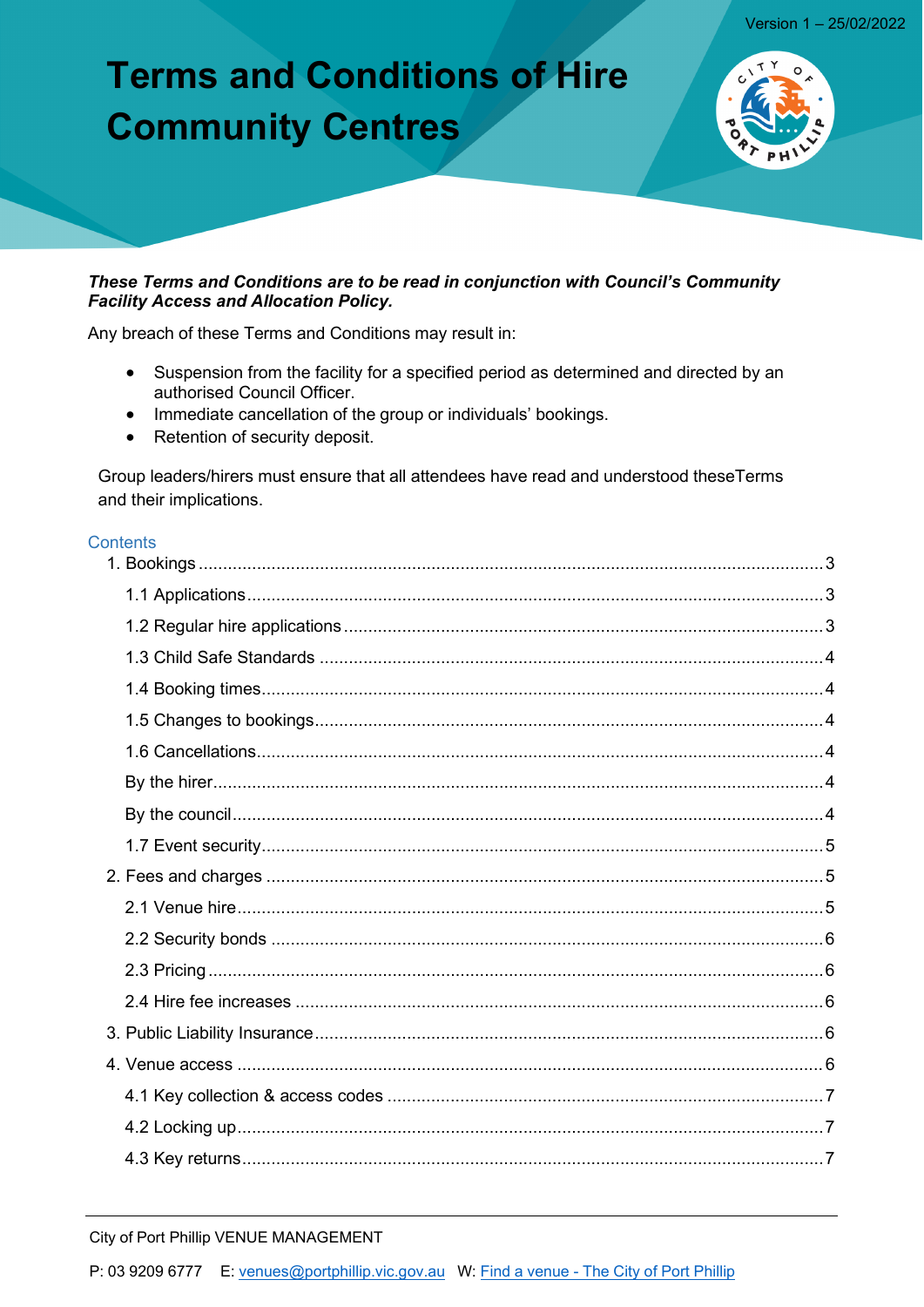<span id="page-1-0"></span>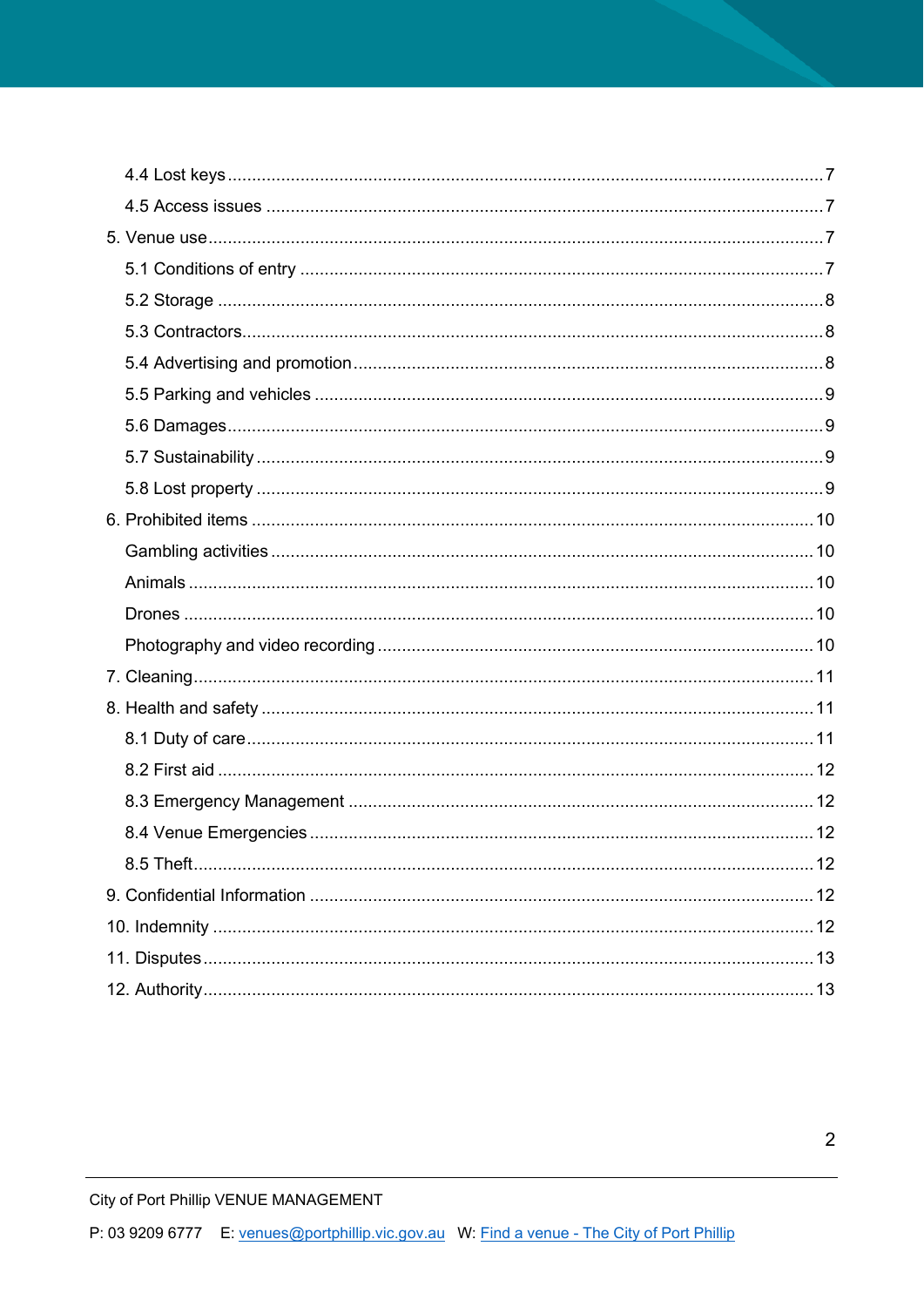# **1. Bookings**

Council's Community Facility venues provide a space for involving, enabling and engaging the community in a holistic model of wellbeing.

Council makes these facilities available for use and hire by members of the general public to support various social, recreational, cultural, leisure and lifelong learning activities and services that benefit and strengthen the local community leading to increased community connection, participation, health and wellbeing.

As a primary asset of Council however, there may be times where community use is temporarily restricted due to priority Council business or wider restrictions such as emergency support, service relocation and community centre upgrades.

### <span id="page-2-0"></span>**1.1 Applications**

Applications will only be accepted by persons over 18 years old.

An Application Form must be submitted for every booking along with any other documents as required by Council, as amended from time to time.

A submitted application is conclusive evidence that the Hirer accepts these Terms and Conditions.

A booking is not confirmed until written approval has been provided by the Venue Management Team.

Council reserves the right to refuse any booking application.

All hirers are required to comply with State Government and DHHS directives, following COVID-19 requirements for Community Centres.

Applications that are considered as relating to activities of a political nature (bipartisan or otherwise), or that are submitted by political parties or groups associated with political parties, will be referred to Governance and Organisational Performance for assessment to ensure the request does not provide implications for Council against its Code of Conduct and/or associated policies.

### <span id="page-2-1"></span>**1.2 Regular hire applications**

Council reviews regular hire arrangements on an annual basis through a regular hire application process which runs over a financial year, not calendar year. Regular hirers must apply to Council for new or continued use each year, in line with Council policy to ensure equity of access for all.

Assessment of all hire applications will be conducted in accordance with the Community Access and Allocation Policy.

Council will notify applicants of outcomes of all applications and the cost of the proposed hire before the start of their booking period.

Outside of the annual application process, groups can apply to hire a space on a casual basis.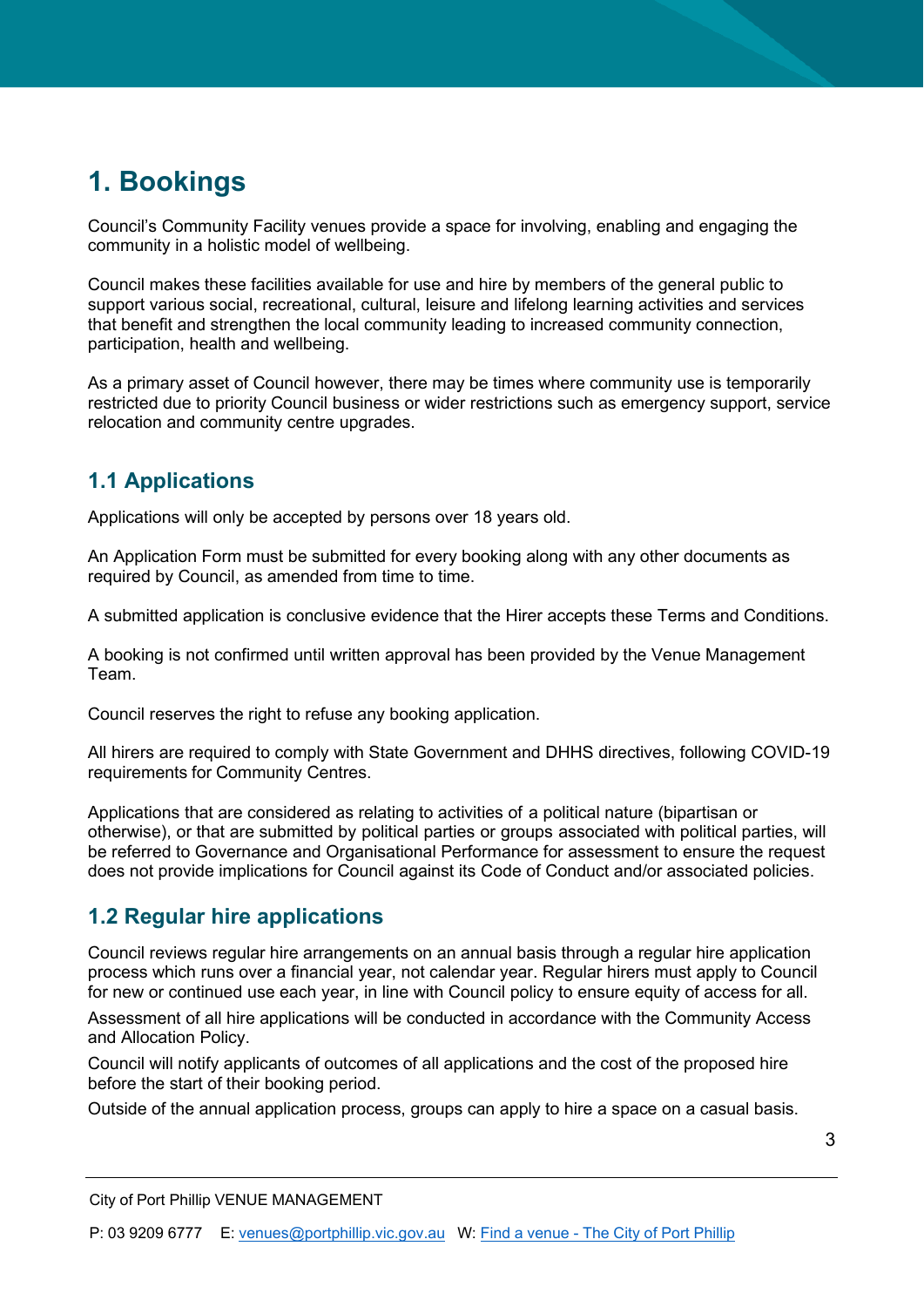### <span id="page-3-0"></span>**1.3 Child Safe Standards**

The City of Port Phillip has zero tolerance for child abuse and are a committed Child Safe organisation. Our commitment is toensure that a culture of child safety is embedded across our community to safeguard every child and young person accessing City of Port Phillip.

All applications that work directly with children and young people are required to comply with legislation and regulationsrelating to child safety including but not limited to the *Workingwith Children Act 2005* and the *Working with Children Regulations 2016* and the Victorian Child Safe Standards (CSS)

Duty of care and supervision of children are the responsibilityof the Hirer.

#### <span id="page-3-1"></span>**1.4 Booking times**

The hours of operation for all of Council's community centres are between 9am to 10pm seven days a week, Monday – Sunday, in line with Environmental Protection Regulations 2008 (for residential noise complaints).

Proposed hire must be for a minimum period of 1 hour and set-up and pack-down time is to be included in your booking time.

The venue must be vacated by the end of your specified booking time. All venues must be vacated by 10.00pm.

### <span id="page-3-2"></span>**1.5 Changes to bookings**

Where appropriate and particularly where demand exceeds supply of available space, there will be consultation with user groups to ensure the best possible outcomes for all users and maximise available space. This may include a change of room and/or facility for a booking.

Council reserves the right to propose alternative arrangements to existing centre users which are more appropriate to the management of the centre and Council's requirements.

### <span id="page-3-3"></span>**1.6 Cancellations**

#### <span id="page-3-4"></span>**By the hirer**

Notifications of changes to bookings, including cancellations must be made in writing with a minimum of 48 hours' notice; otherwise the hirer may be charged according to the original booking time.

### <span id="page-3-5"></span>**By the council**

A Contract of Hire may be cancelled with written notice to the Hirer by Council at any time before the Hire Period if the venue is required for: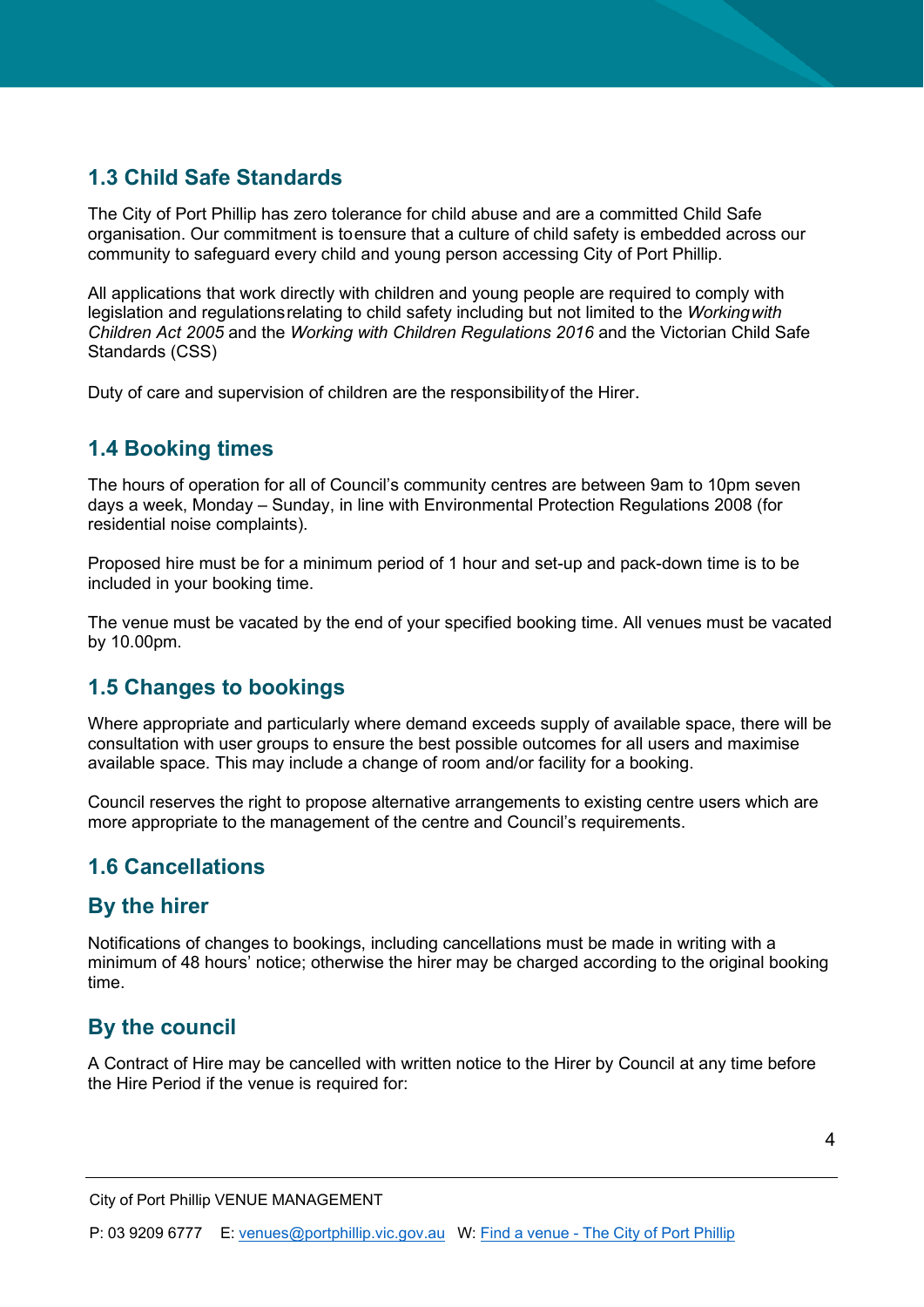- Council core functions.
- Municipal, State or Federal elections.
- COVID support, including vaccination or testing services.
- An evacuation centre inthe event of a declared emergency under Council's Municipal Emergency Management Plan.

And/or:

- If any unforeseeable natural event/disaster occurs that enders the building unable to safely accommodate the event.
- Any monies owing which have not been paid by the specifiedtime on the invoice.
- If the Council becomes aware that any event, goods, or services proposed to be held by the Hirer is/are objectionable, dangerous, infringes any copyright or other intellectual property rights, is illegal, or would be detrimental to Council.
- If repairs, alterations or additions to the venue areunderway.
- Where a restriction is imposed by a supplier of power, gasor water during the hire period.
- Where the Hirer has not provided adequate evidence ofinsurance coverage.
- Where the Hirer has not provided adequate proof of compliance.

If the Council cancels the booking without fault of the Hirer, the Council will refund any reasonable amounts paid to Council by the Hirer.

The Contract of Hire will not affect any right which the Council may have to recover money owing, to recover damages from the Hirer.

If any booking is cancelled due to Council functions, or circumstances out of the hirer's control, all bonds, deposits and hire fees paid shall be returned in full.

### <span id="page-4-0"></span>**1.7 Event security**

Council reserves the right to insist on providing a security service, and to bill the associated cost to the hirer where applicable.

### <span id="page-4-1"></span>**2. Fees and charges**

### <span id="page-4-2"></span>**2.1 Venue hire**

Fees and charges for regular or casual hire of community centres are determined on an annual basis in accordance with the Local Government Act and Council's Fees and Charges schedule.

A scale of different charges will apply to semi-commercial, community and private users as outlined in Community Access and Allocation Policy.

Payment is due fourteen (14) days after lodgement of booking application. Until payment is received, your booking is considered a tentative booking and will be removed from the booking system unless payment is received by the specified time.

If a space is booked for an ongoing activity over several sessions, the hirer will be charged for that time regardless of whether the booked hours are used or not unless a cancellation is made in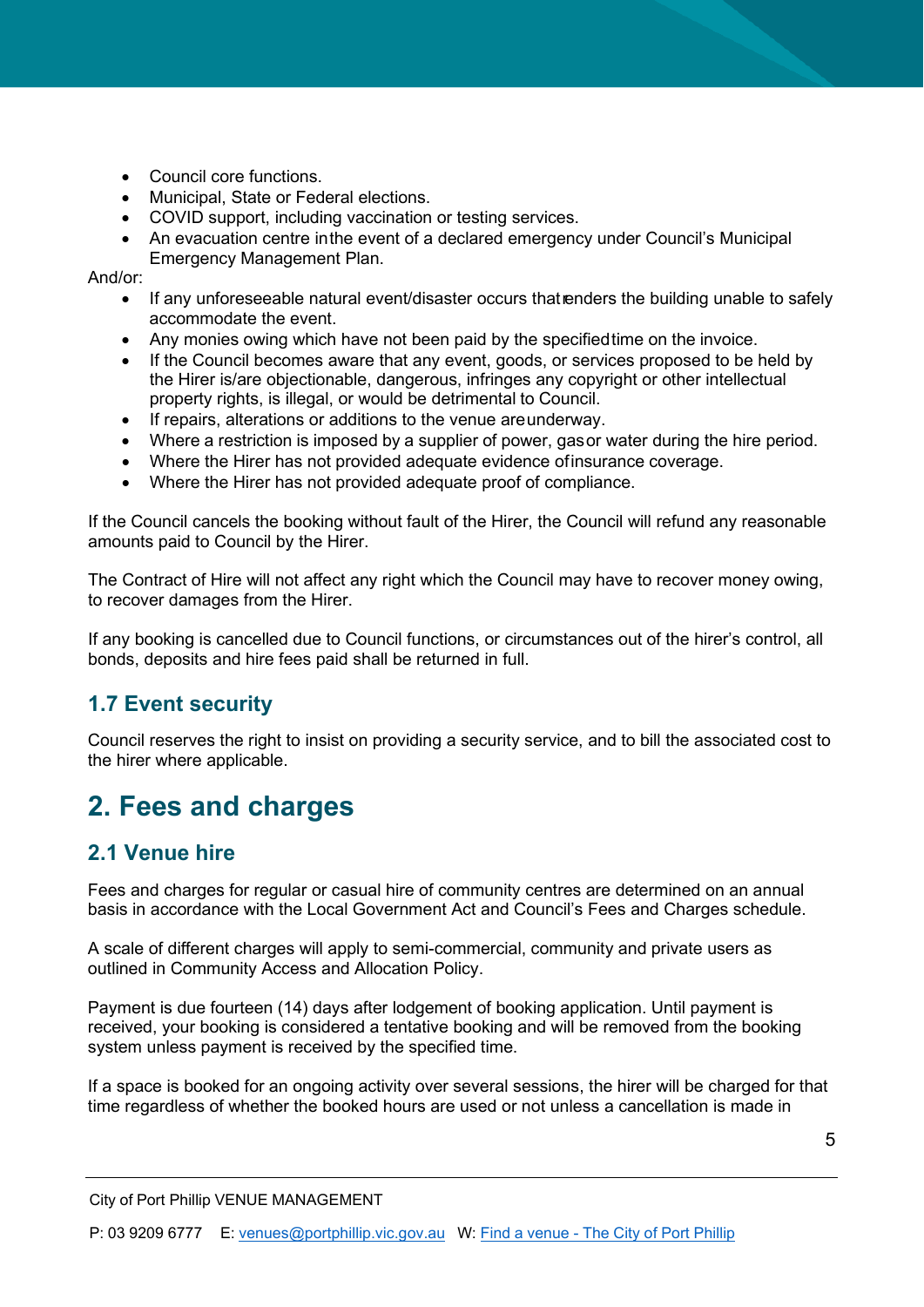writing with a minimum of 48 hours' notice.

Regular Hirers will be invoiced every 3 months and payment will be due in 30 days. If payment is not received within 30 Days, Council reserves the right to cancel the booking.

#### <span id="page-5-0"></span>**2.2 Security bonds**

A bond fee of \$100.00 - standard or \$500.00 - high risk bookings, is payable in addition to the appropriate hiring fee. Subject to these Terms and Conditions of Hire, the bond will be refundable post booking.

#### <span id="page-5-1"></span>**2.3 Pricing**

GST rates will be quoted to all hirers when price enquiries are made.

#### <span id="page-5-2"></span>**2.4 Hire fee increases**

All hall hire fees and charges will be subject to annual increases as set by Council. Hirers will be informed of changes to fee rates in June 2022. It is the responsibility of the hirer to inform members of their group and participants of these hire rate changes.

# <span id="page-5-3"></span>**3. Public Liability Insurance**

Council requires hirers to be covered for public liability insurance, as recommended by Council's insurance broker, for a minimum of \$20 million.

If an unincorporated organisation or individual is not insured, insurance cover may be available from Council for a fee and can only be used for up to 52 bookings per year. In this case, attendance records of participants must be kept by the group receiving coverage. This would be payable with other hire charges prior to the hire date. (Note: This policy does not include cover for contractors).

Evidence in the form of a copy of a current Insurance policy (Certificate of Currency) must be provided when applying for hire. Groups covered under a policy held by an auspice body/association must provide a copy of the current Certificate or a letter signed by the auspice body declaring coverage.

In the event of any claim or the occurrence of any situation that may give rise to a claim under Council's insurance, the hirer must advise the Council's Risk and Insurance Unit on 9209 6777 and the Venue Management Team as soon as possible.

The City of Port Phillip has the right to cancel or refuse any booking if such evidence/payment has not been provided.

### <span id="page-5-4"></span>**4. Venue access**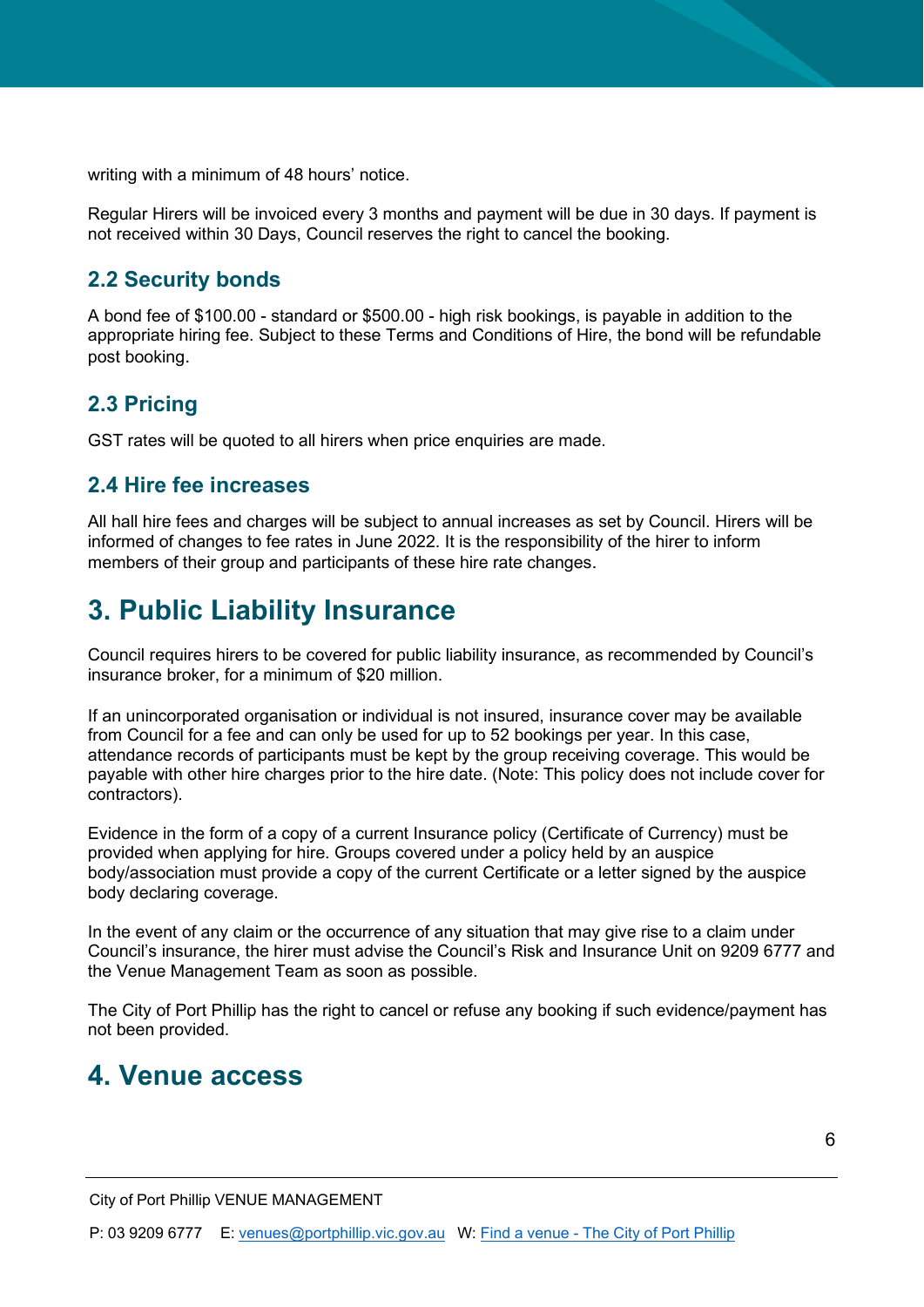### <span id="page-6-0"></span>**4.1 Key collection & access codes**

A Venue Management Team member will provide access details to hirers during the week prior to the booking date.

Under no circumstances are hirers permitted to access a venue outside their allocated booking time, use a space that has not been allocated to their booking or share access details with another group/individual.

### <span id="page-6-1"></span>**4.2 Locking up**

Hirers must ensure the venues are returned to their standard setup, all windows, doors and gates are locked (snip and bolt), heating/cooling systems, audio visual equipment and lights are switched off when they leave.

#### <span id="page-6-2"></span>**4.3 Key returns**

Physical keys obtained for the booking must be returned to the allocated location outlined by the Venue Management Team on conclusion of the booking.

#### <span id="page-6-3"></span>**4.4 Lost keys**

If a key is lost, it must be reported to the Venue Management Team as soon as possible. Cost for replacing lost keys will be covered by the hirer.

### <span id="page-6-4"></span>**4.5 Access issues**

If a hirer cannot access the venue on the weekend or after business hours, please contact Council on 9209 6777.

*Please note there is a significant cost for call outs and the hirer may be responsible for the cost of the After-hours attendance, especially due to a lost key or failure to collect akey during business hours.*

# <span id="page-6-5"></span>**5. Venue use**

### <span id="page-6-6"></span>**5.1 Conditions of entry**

The following conditions of entry apply to all users of the facility:

- Treat all community facility users and staff with courtesy and respect, show tolerance of diverse beliefs and views; and refrain from harassment, discrimination,abusive language or behaviour, in line with the Victorian Charter of Human Rights and Responsibilities Act (2006) and Council's Social Justice Charter (2011).
- Inform Venue Management staff directly of any concerns relating to the behaviour ofother patrons.
- Facility users must follow instructions provided by the Council Staff in relation to OH&S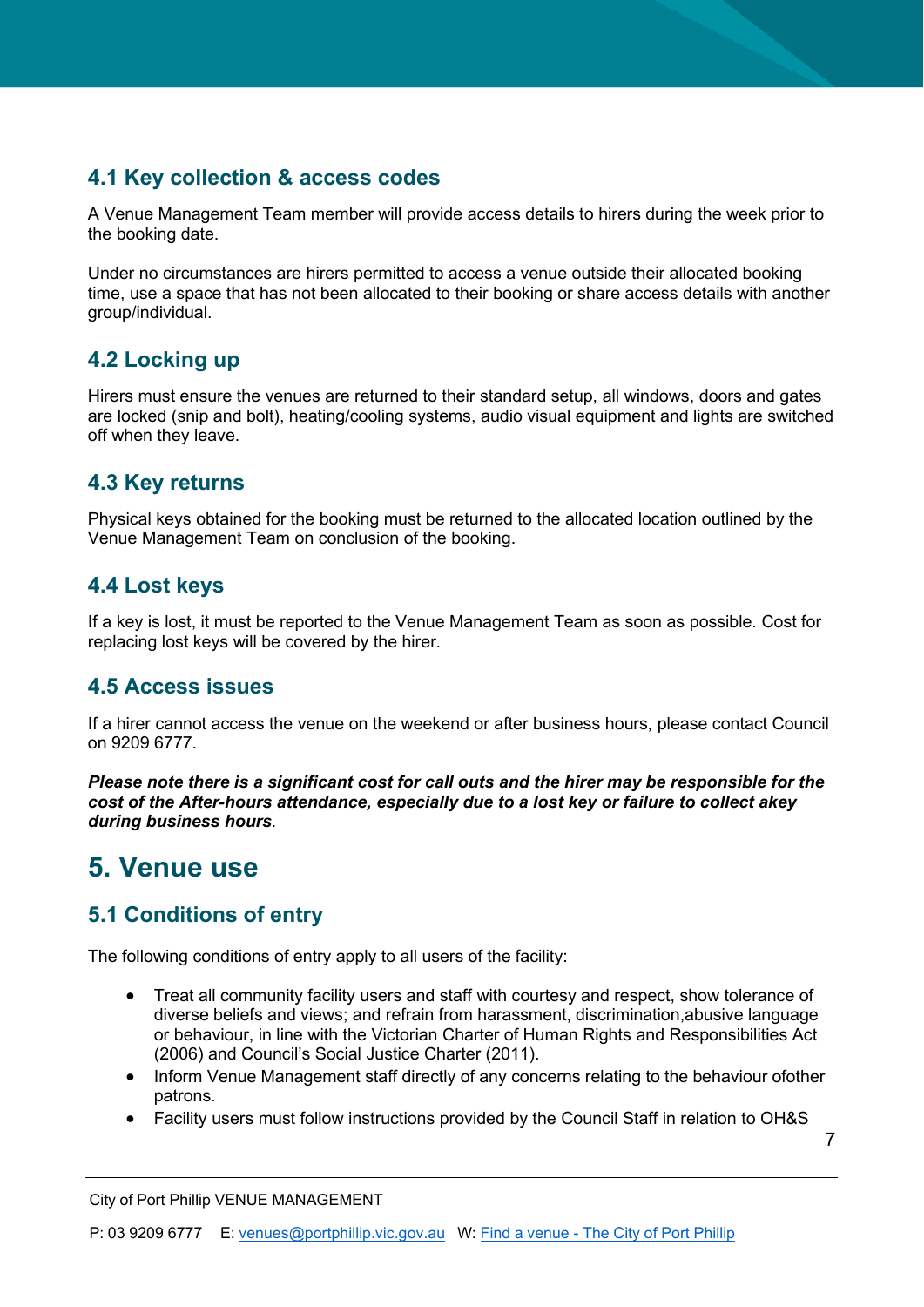and safety within the venue.

- Facility users must abide by all instructions or directions given by Council staff.
- Children under six years of age must not be left unattended in Community Facilities and should always be under the supervision of a parent or other adult. Any young person left unattended in a public facility may be classed as a child or youngperson at risk of harm under the Children, Youth and Families Act 2005 - SECTION162.
- Consumption of alcohol is not permitted on facility premises unless approved as part of the booking/hire arrangements and agreed to by Venue Management staff. Any sale of liquor requires a limited licence from the Liquor Licencing Commission.
- No amplified music is to be played outside of the hired rooms/space. This includes no amplified music in open space and/or reserves attached/adjacent to community facilities.

Council staff have the right to ask any person to leave premises if they are creating disturbance, or if their conduct, or manner is likely to interfere with any other people's use of the centre.

### <span id="page-7-0"></span>**5.2 Storage**

Storage allocation must be determined at the time of the booking and/or expression of interest application, in line with the assessment criteria outlined in Councils Access and Allocation Policy. Due to limited availability, Council cannot guarantee storage space at community centres.

Allocated storage for perishable items (tea, coffee, sugar, biscuits, long life milk etc) must be regularly checked to avoid infestation of vermin.

### <span id="page-7-1"></span>**5.3 Contractors**

Contractors who are brought into the facilities by the hirer on the day of booking will also need to be approved by Council. This includes owners/operators of machinery (eg, children's rides), events, and performance groups. Please list details on application form and seek permission from the Venue Management Team before hiring contractors to be used on the day of the booking.

### <span id="page-7-2"></span>**5.4 Advertising and promotion**

Council reserves the right to view all advertising material proposed to be used by the Hirer for publication including paper based and social media.

No spruiking or canvassing is allowed at any time outside the hired venue.

No banners, advertising material or signs to be placed on the exterior, interior or surrounds of the hired venue without prior written consent of Council.

Council will not consider approval of any form of signage without having the opportunity to review details of the size, design, location and permanent and/or temporary nature of the signage.

Verbal consent (of any form) will not be considered as sufficient. In the absence of written consent Council reserves the right to have the signage removed immediately.

City of Port Phillip VENUE MANAGEMENT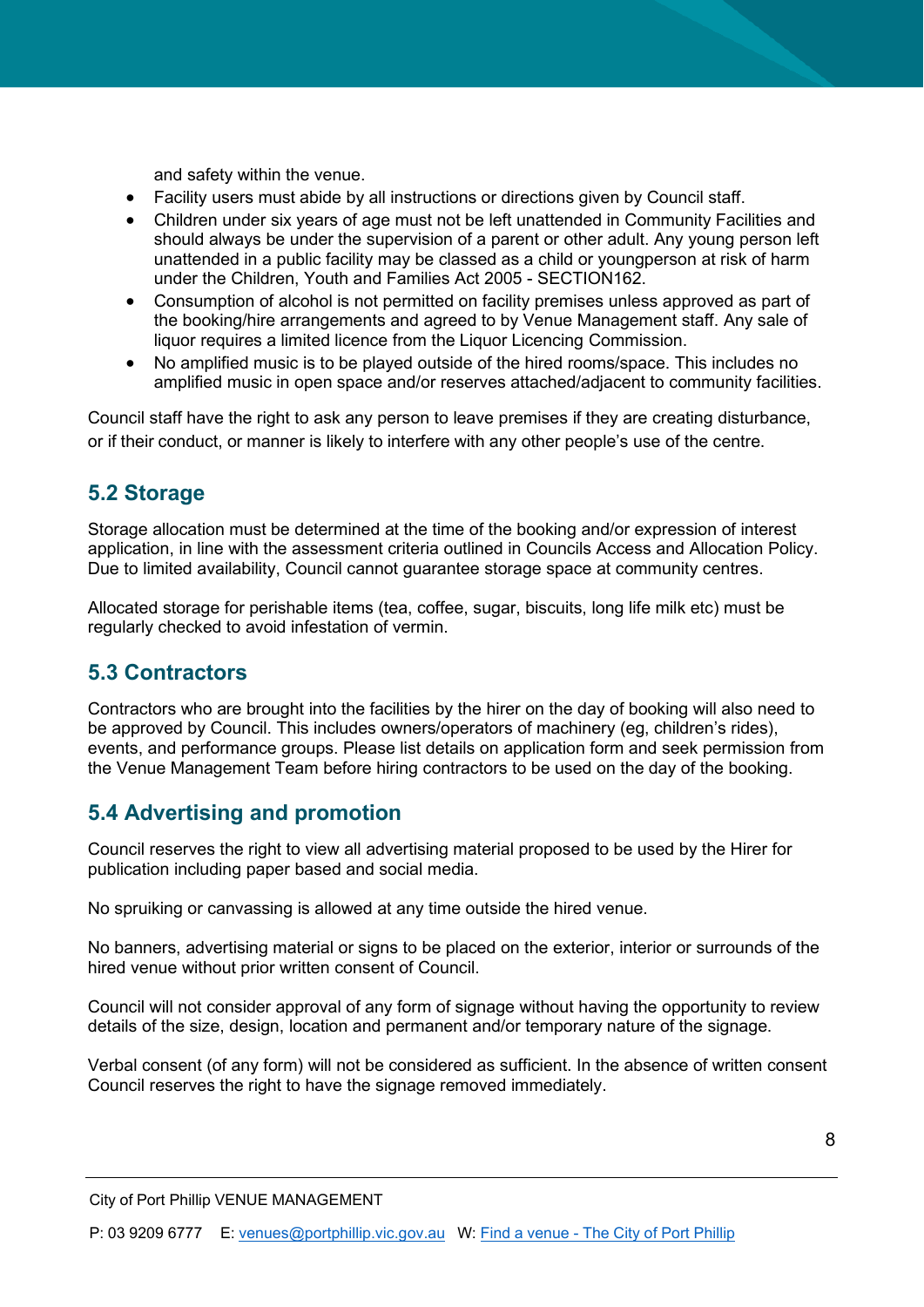Council reserves the right to give, withhold or impose conditions on its consent in its absolute discretion.

As the hired venues are available to multiple hirers Council will not approve any form of permanent signage.

#### <span id="page-8-0"></span>**5.5 Parking and vehicles**

Community centres are situated in residential areas and don't have designated parking. It is the responsibility of the hirer to inform participants and event members to follow parking restriction signage and parking regulations around the hired venue.

No vehicles are permitted to enter or park within community centres, parks, open spaces, gardens, lawns, boundaries, nature strips or block residential driveways.

Parking officers regularly patrol areas around centres and Council takes no responsibility for any parking infringement notice issued.

#### <span id="page-8-1"></span>**5.6 Damages**

The floor, walls, curtains or any other part of the building or any fittings or furniture shall not be broken, pierced by nails or screws, or in any other way damaged.

No notice, sign, advertisement, scenery fittings or decorations of any kind shall be erected in the building or affixed to the walls, doors or any other portion of the building, fittings or furniture without prior written consent of the Venue Management Team.

External premises including gardens, fences, landscaping or fixtures / equipment shall not be broken, pierced or in any other way damaged, and no notice, sign, advertisement, scenery fitting or decorations of any kind shall be erected on the external premises without prior written consent of the Venue Management Team.

If any damage does occur, the Team Leader, Venue Management's assessment of damage shall be taken as final and the hirer, upon request, shall be required to pay to Council the cost of repairs from such damage.

#### <span id="page-8-2"></span>**5.7 Sustainability**

Council is committed to reducing our greenhouse gas emissions through the Act and Adapt Strategy. It is expected that all centre hirers and users comply with building operating procedures to reduce energy consumption and wastage in all its forms.

Appropriate waste bins are to be used when disposing of rubbish.

#### <span id="page-8-3"></span>**5.8 Lost property**

Any items left in the premises is classified as lost property. All lost property items will be available for collection from St Kilda Town Hall front Assist Counter post booking.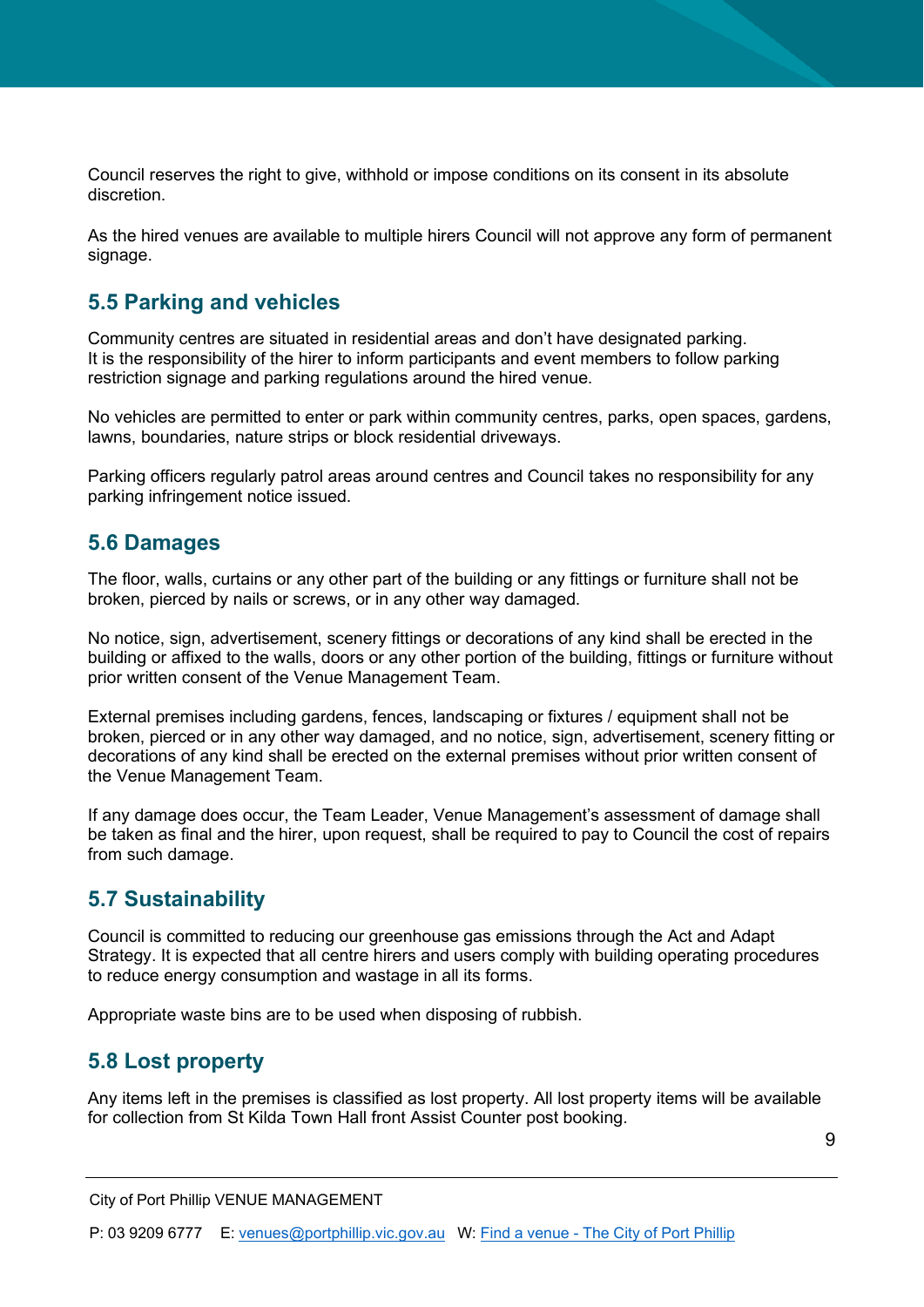# <span id="page-9-0"></span>**6. Prohibited items**

The following is strictly prohibited, without exception:

- Smoking on any Council property, this includes inside the venue & the surrounding outside areas.
- Tape, Stickers or like materials are not to be placed on the walls, floors, fixtures or furniture
- No balloons or other floating devices (Council joined the Zoo's Victoria pledge to avoid balloons within our venues).
- Smoke/Fog/Haze machines.
- Confetti.
- Flammable items including candles, any open flames and incence of any kind.
- Fireworks, pyrotechnic devices and any like devices.
- Gas cylinders.
- Portable ovens, stoves, spits or any other portable cooking equipment are **not** permitted without written approval by Council.

With prior written consent from the Venue Management Team, Blue 14 Day U/V Masking Tape which is specifically designed for use on lacquer or polyurethane services may be used.

The following may be permitted, pending the conditions are adhered to:

#### <span id="page-9-1"></span>**Gambling activities**

Gambling activities of any kind are strictly prohibited on Council property. This includes simulated gambling.

### <span id="page-9-2"></span>**Animals**

Animals are strictly prohibited in the Community Centre without the prior written consent of the Council, apart from Assistance animals.

#### <span id="page-9-3"></span>**Drones**

Drones are not permitted inside any council buildings. The use of Drones outside the buildings must observe all Victorian Drone Laws.

### <span id="page-9-4"></span>**Photography and video recording**

Photography, video recording or other filming for any purposes other than a private purpose is prohibited without the prior written consent of the Council and may be subject to payment of such charges as be deemed fit.

The Council may take photographs of the Community Centre during the Hire Period for the sole purpose of including them in Council promotional publications.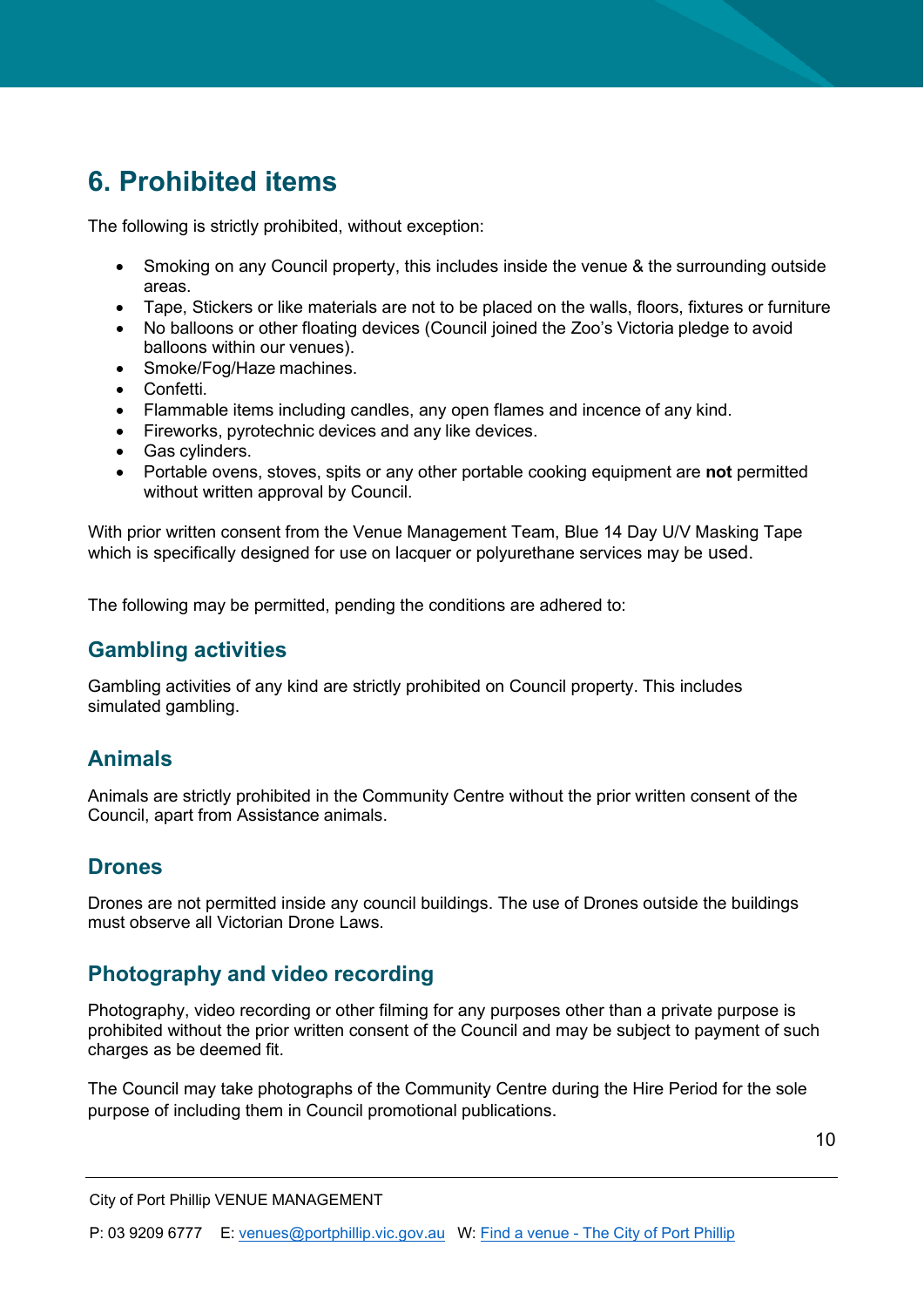# <span id="page-10-0"></span>**7. Cleaning**

#### **The City of Port Phillip does not supply hirers with any cleaning materials or cleaning products.**

The Hirer will leave the hall, kitchen and/or rooms in a tidy condition and all fixtures in good order and shall immediately place all rubbish and waste matter in plastic bags within garbage containers provided. No equipment or materials etc. are to be left in the venue.

- If kitchen appliances have been used, they must be cleaned and wiped down from any leftover food.
- Users must vacuum carpeted areas and sweep other surfaces after use.
- The Venue Management Team must be informed of any spillage on carpeted areas.
- No rubbish is to be left inside the rooms. Please deposit rubbish in appropriate bins (recyclable rubbish only should be placed in the recyclables bin) provided at the venue.
- All chairs and tables used must be cleaned appropriately and returned to their original positions.
- All areas used, including the toilets, kitchen, hall, rooms are to be left in a clean state.

Hirers must undertake touch point cleaning of all items used throughout their booking during COVID-19 Pandemic.

If the hirer fails to comply with cleaning requirements, they will be liable for any cleaning or rubbish removal costs incurred by Council.

# <span id="page-10-1"></span>**8. Health and safety**

### <span id="page-10-2"></span>**8.1 Duty of care**

Hirers have a duty of care under the Victorian Occupational Health and Safety Act 2004 (the OHS Act) to provide a safe operational environment. Under this legislation, Hirers must ensure so far as reasonably practicable that people are not exposed to risk arising from the event or associated activities.

The Hirer is responsible for:

- Providing adequate risk management for all aspects of the hire.
- The security of equipment and property during hire.
- The safeguarding of the public against injury and for maintaining the site during the conduct of the hire.
- Notifying a Council immediately after an accident or any incident involving injury or property damage.
- Reporting any malfunctioning equipment or any other hazards immediately to Council.
- The hirer is responsible for managing all third-party users and ensuring they comply with Council terms and conditions.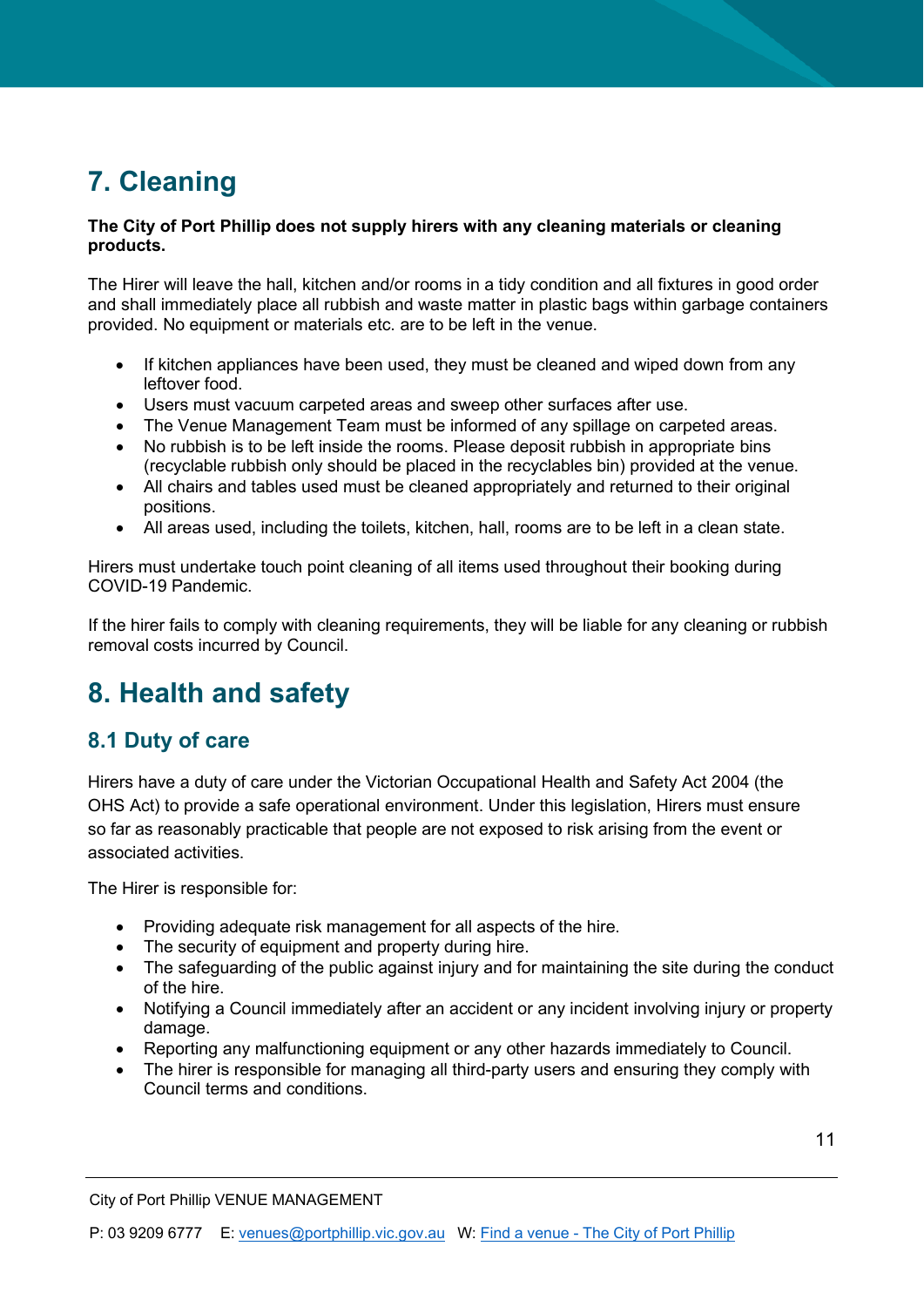Users must not exceed the maximum capacity of people in their hired space.

#### <span id="page-11-0"></span>**8.2 First aid**

We recommend hirers bring their own first aid kit and ensure appropriately trained personnel are in attendance.

#### <span id="page-11-1"></span>**8.3 Emergency Management**

Our Community Centre layouts are to safely accommodate all patrons with the appropriate emergency exits and clearway requirements. All Council evacuation diagrams and emergency management plans are placed appropriately within the venues for hirers to view.

Hirers must have a suitable emergency plan in place for their hire period, to ensure the health and safety of all their attendees in any emergencies or required evacuations.

#### <span id="page-11-2"></span>**8.4 Venue Emergencies**

#### **In an emergency call "000"**

#### **For afterhours venue support call ASSIST on "9209 6777"**

Hirers and group leaders must always take full responsibility for the health and safety of their participants including any emergencies and evacuations.

If a hirer finds that a venue has been damaged (flooding, electrical problems, storm damage or other) or an emergency arises with the facility please use the after-hours emergency contact number to inform Council of the problem so that we can rectify the issue promptly. Council will deal with any of these matters and the hirer will not be considered responsible for these concerns.

#### <span id="page-11-3"></span>**8.5 Theft**

Neither the Council nor its staff shall be liable for any loss or damage sustained by the hirer, or any person, firm or corporation entrusted to or supplying any article or thing to the hirer by reason of any such article being stolen, damaged or lost and the hirer agrees to indemnify the Council against any actions.

### <span id="page-11-4"></span>**9. Confidential Information**

Hirers must not use confidential or any other information to gain improper advantage for themselves or any other person. This includes making any improper disclosure oruse of any confidential information in line with the Information Privacy Act (2000) andthe Protected Disclosures Act (2012).

### <span id="page-11-5"></span>**10. Indemnity**